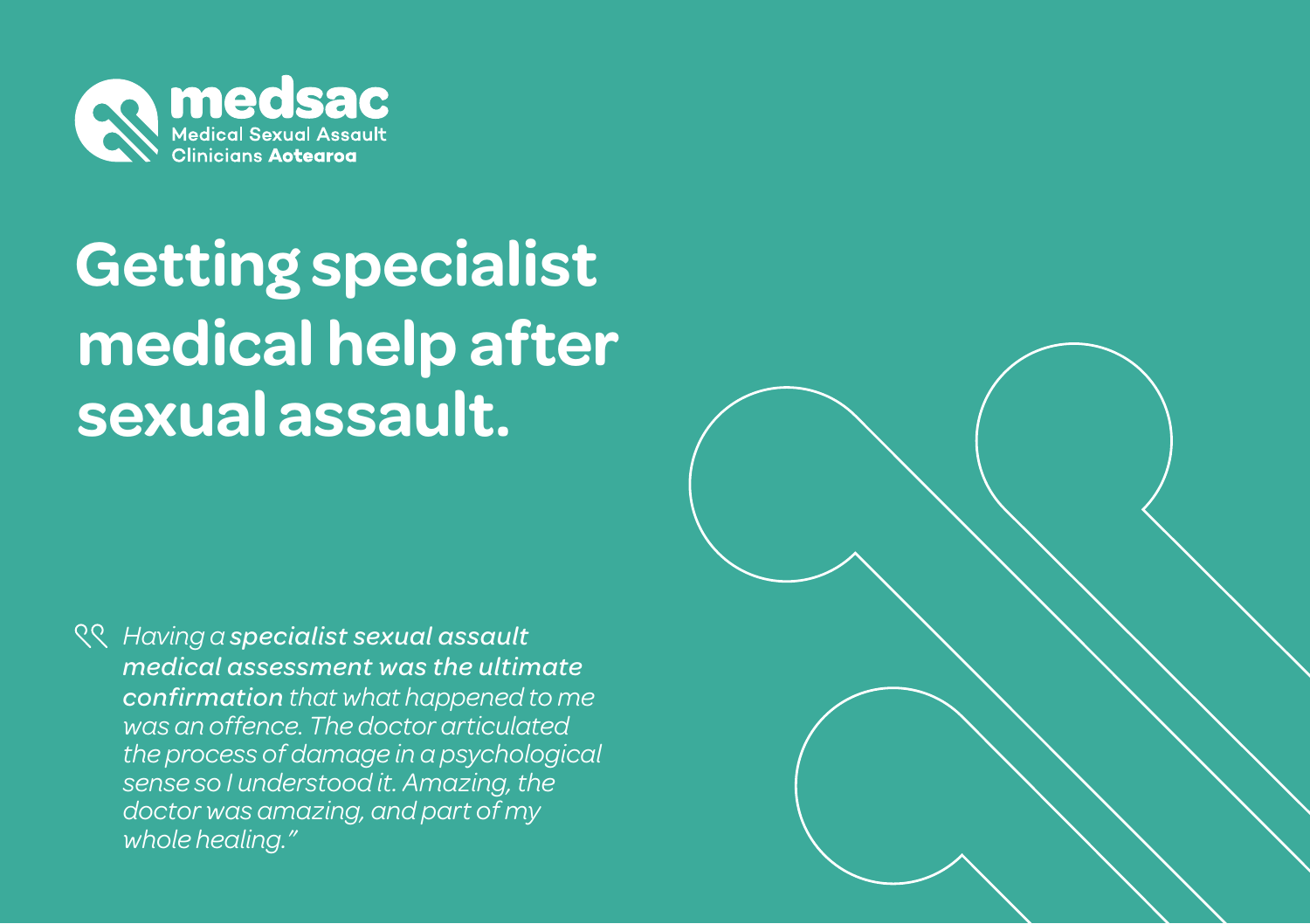## **Getting specialist medical help after sexual assault.**

It's normal to feel anxious about seeking medical help after you have experienced any type of sexual violence (sexual assault, sexual harm or rape). We hope that reading this booklet will help you to understand why seeing a medical service can be a good thing, even if the assault happened a long time ago, and whether or not you want to involve the police. A specialist sexual assault medical service (called SAATS – Sexual Assault Assessment and Treatment Service) can make sure you are okay and help deal with any concerns you may have about your health.

◯

## **What a specialist sexual assault medical service can offer**

#### **Reassurance**

By having a medical examination, just knowing that physically you are okay can give great relief, a sense of control, and can be an important step towards recovery.

### **Medical examination for recent and past assault**

You can have a medical examination even if you don't want to involve the police. A medical examination will help assess:

- **o Injuries**: for assessment and treatment. If you would like to involve the police, any injuries can be documented for police reporting.
- **o Sexually transmitted infections (STIs)**: A full STI check can be provided along with any preventative treatment.
- **o Pregnancy**: treatment can be provided to prevent pregnancy within the first few days.
- **o Psychological needs**: Emotional effects from what has happened are common and finding the right support for this is something most people need help with. Everyone reacts differently in these situations. Some people will want to talk to someone soon, others will want to do so later. An ACC claim can be lodged that will let you access funded counselling at any time in the future.

### **Forensic examination after a recent assault**

If the assault happened within seven days:

- **o** You can choose to have an examination that can include the collection of samples for evidence (forensic examination) and make a statement to the police. Ideally this is done as soon as possible after the assault as evidence is lost over time.
- **o** If you don't know whether you want the police involved and want to leave your options open, that's okay. The clinician can do a forensic examination, but instead of giving this evidence to the police, it can be safely stored for you until you have had time to decide what you want to do. The team will let you know how long it can be stored for.

*Note: No medical examination of any sort will be done without your full consent.*

#### **Referral to other support services**

- **o Immediate crisis support** (refuges/safe accommodation)
- **o Counselling services**
- **o Court support services and ACC**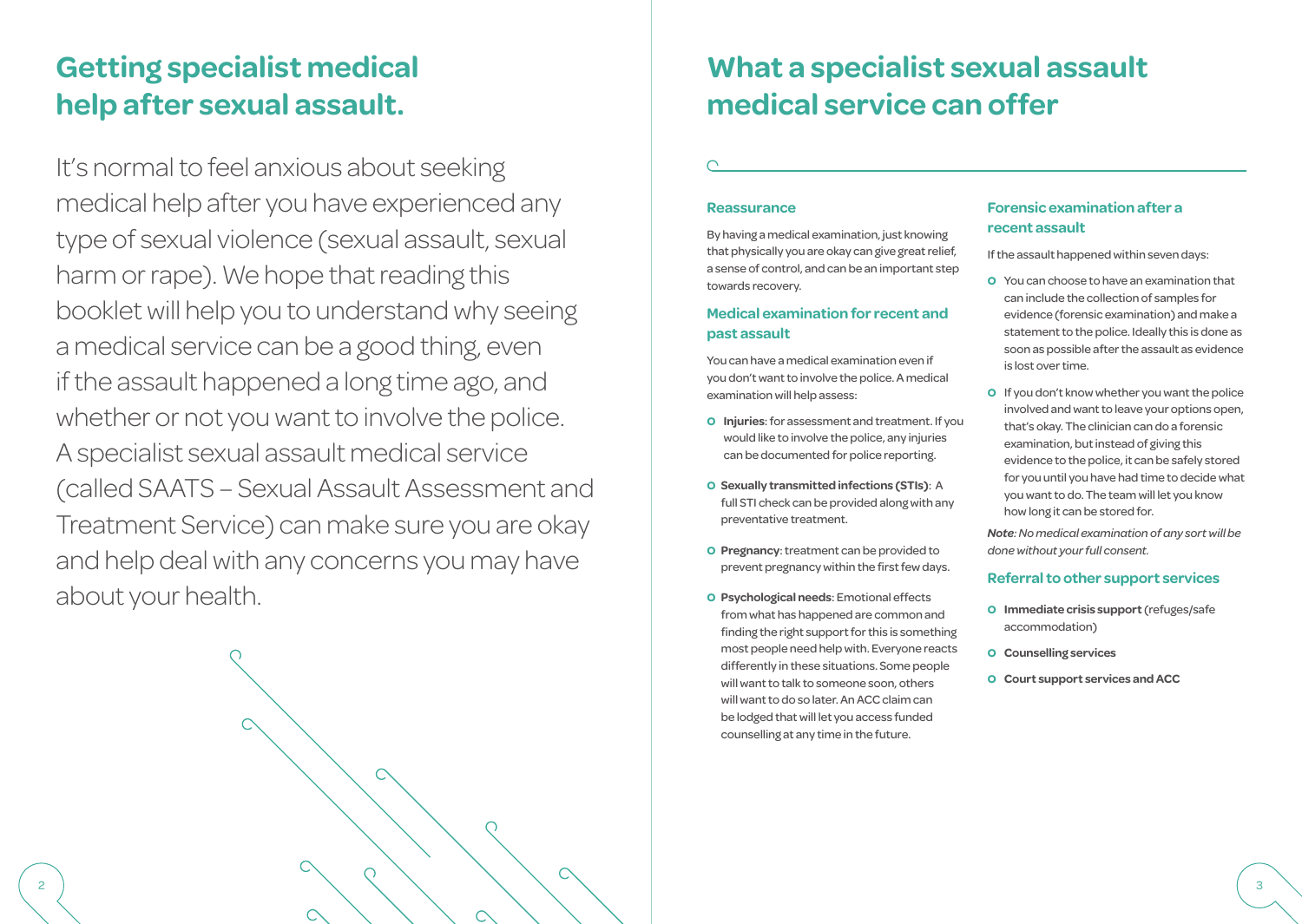## **Frequently asked questions**

### **Who will be present at the examination?**

There will be a specially trained doctor and nurse (clinicians) at the examination. In some areas a crisis support person may also be available to attend, but it is up to you if they are present during the examination. The police will not be present during the examination, even if you have spoken to them.

### **Can I bring someone to the examination with me?**

It's often easier to talk openly with as few people present as possible, but you are welcome to bring someone with you for support if you wish (friend, relative or member of your whanau). It's okay if you don't want them there during parts of the examination.

## **Do I need to bring anything with me?**

If the sexual assault happened within the last seven days, and you are considering involving the police, bring along any clothing that you were wearing when you were assaulted. Often the clothing will be collected when a forensic examination is conducted, so you may want to bring a spare change of clothing with you. Some replacement clothing can be provided.

## **What happens at an examination?**

#### **The clinician will ask you about**

- **o** Your medical health, treatments you are on, contraception, and your mental and sexual health history. This information will help them to look after your health needs. If you do choose to report to the police, the clinician will not pass on all of this confidential information to them.
- **o** Any symptoms or concerns that you have.
- **o** The details of the sexual assault so that they can decide what sort of an examination they need to do.

#### **The physical examination**

- **o** If you are comfortable the clinician will examine you.
- **o** Not everybody needs the same sort of examination.
- **o** The clinician may suggest performing an examination of your body including your genital area.
- **o** The clinician will make sure you feel safe and keep everything as private as possible.
- **o** You can stop at any time you wish.

#### **Evidence collection**

If the assault happened within seven days:

- **o** The clinician may collect evidence (if you choose to have a forensic examination whether or not you have decided to report to the police at this stage).
- **o** This can include swabs taken for semen and saliva, blood and urine tests, clothing and hair samples.
- **o** If you choose to report to the police, the police will collect this evidence and scientists may examine it and provide results to the police.
- **o** If you haven't yet decided whether or not to involve the police, this evidence can be stored safely for you by the specialist medical service until you have decided what to do.

#### **Treatment**

The clinician will:

- **o** If necessary, treat and provide advice on any injuries you may have.
- **o** Refer you on for additional medical assessment and treatment e.g. if you have more serious injuries or health needs, the clinician can refer you to a hospital doctor for assessment and treatment.
- **o** Help with any concerns you have about pregnancy and infection (chlamydia, gonorrhoea, hepatitis B, hepatitis C, HIV/ AIDS, syphilis).

#### **Information about support services**

**o** The clinician will provide you with information on how you can get counselling and help from other support services.

## **How long will the examination take?**

Examinations can take different amounts of time.

- **o** Medical examination usually about one hour but may be longer.
- **o** Forensic examination usually about one to two hours but may be longer.

## **Is there anything I can do to protect forensic evidence before an examination?**

If you are considering making a report to the police, the sooner you are seen after a sexual assault, the more likely it is that the clinician will be able to collect forensic evidence to help with a police investigation. However, they understand that people often don't want to get help straight away. Often people are seen for a forensic examination up to seven days after the assault. If you do wait, there are some things you can do to make sure the clinician can get as much forensic evidence as possible:

- **o** Avoid washing, showering or bathing
- **o** If you need to pass urine, press your underwear to your vagina or penis before going to the toilet and avoid wiping afterwards
- **o** If you have been anally assaulted, and need to poo, press your underwear to your anus before going to the toilet, and avoid wiping afterwards
- **o** Keep the clothing you were wearing at the time of the assault and don't wash it

Even if you haven't done these things, there may still be some forensic evidence and it's still worth being seen for a medical examination to check that you are physically okay.

## **Will I be seen again after the examination?**

The clinician may offer you a follow up appointment, or they may advise you (or you may prefer) to see your own family doctor/GP.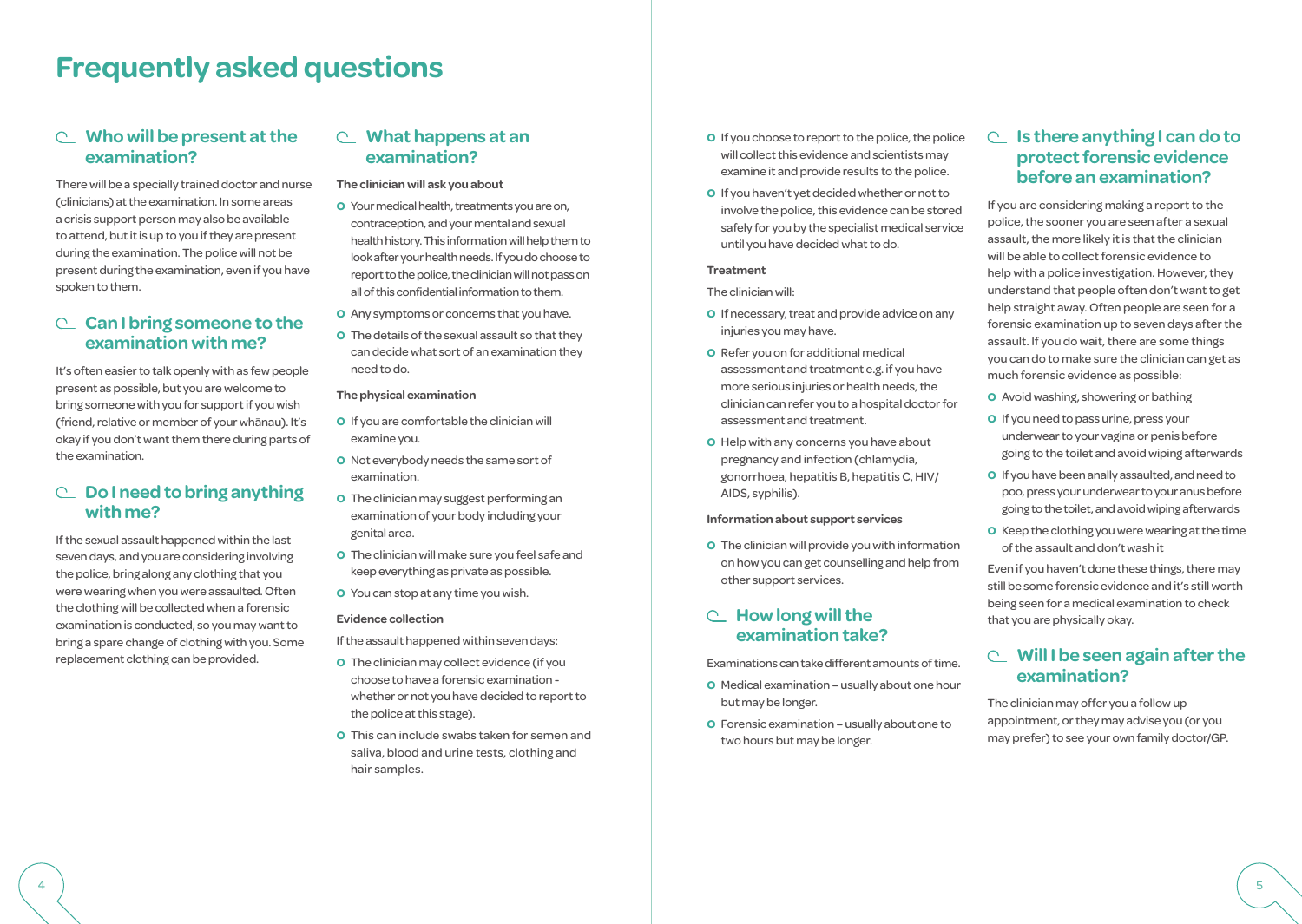## **More frequently asked questions**

## **If the examination was normal does that mean that a sexual assault didn't happen?**

NO. Many people think that there are always injuries to the genital or other areas after a sexual assault, which the clinician will be able to see. But this isn't necessarily the case. In fact, most people do not have any injuries and have normal examinations.

There are several reasons why you may not have visible injuries after an assault including:

- **o** The type of contact that happened, for example touching, kissing, doesn't cause injury
- **o** Your genital tissues are stretchy and allow things to go inside without necessarily causing an injury
- **o** A small injury happened, but it healed by the time you were examined

## **Is my information confidential?**

- **o Police** If you are reporting to the police then the clinician will need to give them some information. This will include what you told the clinician about the events of the sexual assault and any relevant information and examination findings.
- **o GP** With your permission, the clinician can send a brief letter to your GP, informing them of what has happened to you.

Your information will be kept confidential unless you give permission to pass information on. There is one exception to this - the specialist medical services are required by law to disclose information if they have serious concerns about your health or safety.

## **How to access a specialist sexual assault medical service (SAATS)**

#### There are several ways:

**o** You can access a service directly without a referral. The **MEDSAC** website (https://medsac. org.nz/ServiceDirectory) will show you a list of medical sexual assault



scan me

clinics around the

country, and how to get in touch with your nearest crisis support agency if you want counselling or advice

- **o** Ask the Police to refer you
- **o** Ask your GP, Family Planning Clinic or Sexual Health Clinic to refer you
- **o** Ask the Hospital or 24-Hour surgery to refer you
- **o** Ask Oranga Tamariki (previously known as CYFs) to refer you if you are under 18

## **Can I talk to someone about my options?**

YES, you can, there is a national Helpline. For free 24/7 confidential contact with trained specialists who can connect you to sexual harm support services in your community, you can get in touch with Safe to talk

- Online via webchat https://www.safetotalk.nz
- **& Phone 0800 044 334**
- **ED** Text 4334
- Email support@safetotalk.nz

You can also contact your **local crisis support service** directly by clicking on the medical sexual assault clinic closest to you on the MEDSAC website service directory (https://medsac.org.nz/ServiceDirectory).